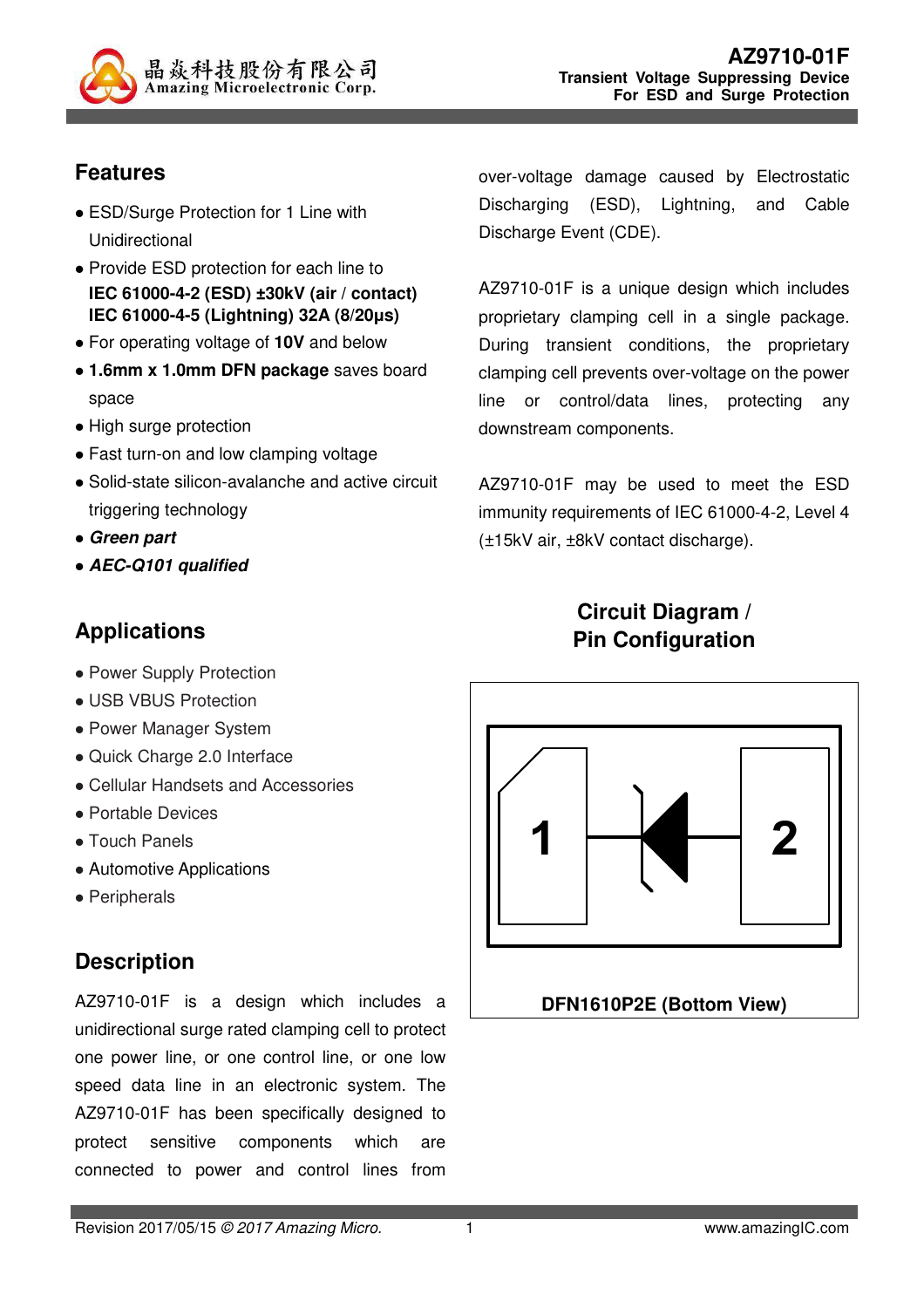

#### **SPECIFICATIONS**

| <b>ABSOLUTE MAXIMUM RATINGS</b>           |                            |                 |                      |  |
|-------------------------------------------|----------------------------|-----------------|----------------------|--|
| <b>PARAMETER</b>                          | <b>SYMBOL</b>              | <b>RATING</b>   | <b>UNITS</b>         |  |
| Peak Pulse Current (tp=8/20µs)            | Ipp                        | 32              | A                    |  |
| Operating Supply Voltage (pin-1 to pin-2) | $V_{DC}$                   | 11              |                      |  |
| ESD per IEC 61000-4-2 (Air)               | $V_{ESD-1}$                | ±30             | kV                   |  |
| ESD per IEC 61000-4-2 (Contact)           | $V_{ESD-2}$                | ±30             |                      |  |
| <b>Lead Soldering Temperature</b>         | $T_{\texttt{SOL}}$         | 260 (10 sec.)   | $\rm ^{o}C$          |  |
| <b>Operating Temperature</b>              | $T_{OP}$                   | $-55$ to $+125$ | $\mathrm{C}^{\circ}$ |  |
| Storage Temperature                       | ${\mathsf T}_{\text{STO}}$ | $-55$ to $+150$ | °C                   |  |

| <b>ELECTRICAL CHARACTERISTICS</b>               |                      |                                                                                     |             |            |            |              |
|-------------------------------------------------|----------------------|-------------------------------------------------------------------------------------|-------------|------------|------------|--------------|
| <b>PARAMETER</b>                                | <b>SYMBOL</b>        | <b>CONDITIONS</b>                                                                   | <b>MINI</b> | <b>TYP</b> | <b>MAX</b> | <b>UNITS</b> |
| <b>Reverse Stand-Off</b><br>Voltage             | $V_{RWM}$            | Pin-1 to pin-2, $T = 25$ °C.                                                        |             |            | 10         | $\vee$       |
| Reverse Leakage<br>Current                      | $I_{\text{Leak}}$    | $V_{RWM}$ = 10V, T = 25 °C, pin-1 to<br>pin-2.                                      |             |            | 1          | μA           |
| Reverse Breakdown<br>Voltage                    | $V_{BV}$             | $I_{BV} = 1 \text{mA}, T = 25 \text{ °C}, \text{pin-1 to}$<br>pin-2.                | 11.2        |            | 14.2       | $\vee$       |
| <b>Forward Voltage</b>                          | $V_F$                | $I_F = 15 \text{mA}, T = 25 \text{ °C}, \text{pin-2 to}$<br>pin-1.                  | 0.5         |            | 1.2        | $\vee$       |
| Surge Clamping                                  |                      | $I_{PP} = 5A$ , tp = 8/20 $\mu$ s, pin-1 to<br>pin-2, $T = 25$ °C.                  |             | 12.3       |            | $\vee$       |
| Voltage                                         | $V_{CL-surge}$       | $I_{PP} = 32A$ , tp = $8/20\mu s$ , pin-1 to<br>pin-2, $T = 25$ °C.                 |             | 15.5       |            |              |
| <b>ESD Clamping</b><br>Voltage (Note 1)         | $V_{\text{clamp}}$   | IEC 61000-4-2 +8kV ( $I_{TLP}$ =<br>16A), Contact mode, pin-1 to<br>pin-2, T=25 °C. |             | 12.7       |            | $\vee$       |
| <b>ESD Dynamic</b><br><b>Turn-on Resistance</b> | $R_{\text{dynamic}}$ | IEC 61000-4-2 0~+8kV,<br>T=25 $\degree$ C, Contact mode,<br>pin-1 to pin-2.         |             | 0.03       |            | Ω            |
| Channel Input<br>Capacitance                    | $C_{\text{IN}}$      | $V_R = 0V$ , f = 1MHz, T=25 °C,<br>pin-1 to pin-2.                                  |             | 480        | 550        | pF           |

Note 1: ESD Clamping Voltage was measured by Transmission Line Pulsing (TLP) System.

TLP conditions:  $Z_0 = 50\Omega$ ,  $t_p = 100$ ns,  $t_r = 1$ ns.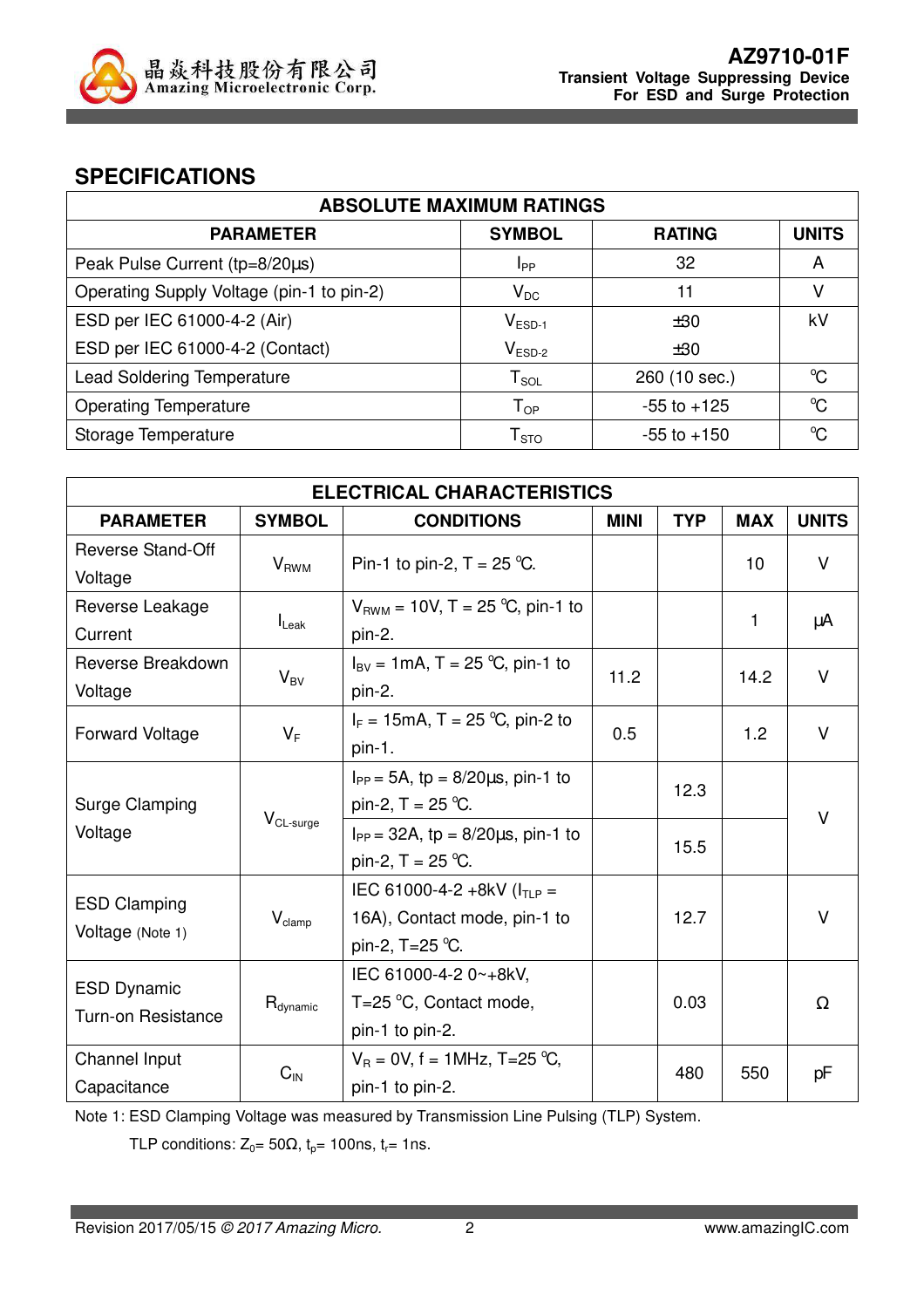

# **Typical Characteristics**







**Typical Variation of C<sub>IN</sub> vs. V<sub>IN</sub>** 

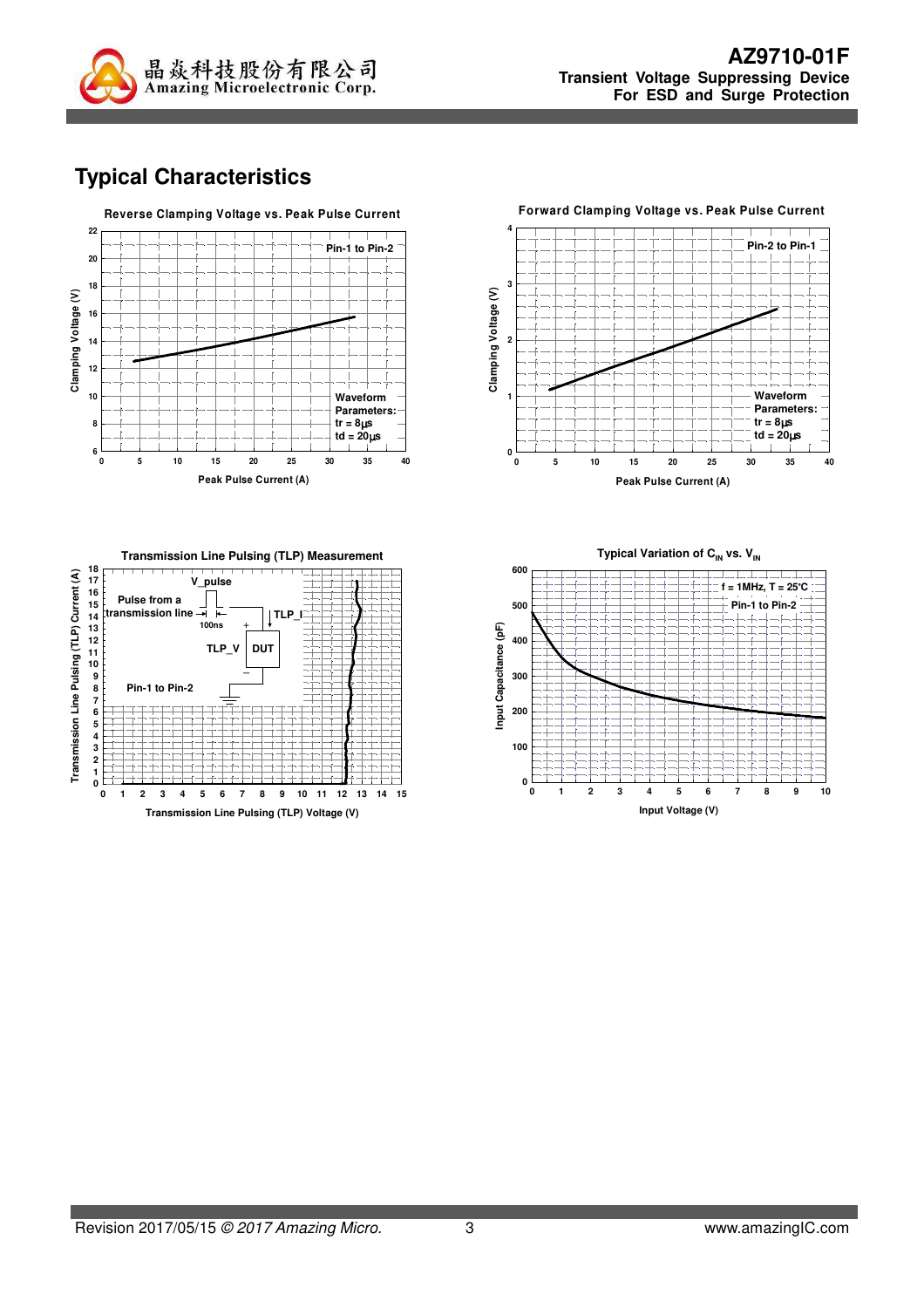

# **Applications Information**

The AZ9710-01F is designed to protect one line against system ESD/Lightning pulses by clamping it to an acceptable reference.

The usage of the AZ9710-01F is shown in Fig. 1. Protected lines, such as data lines, control lines, or power lines, are connected at pin 1. The pin 2 should be connected directly to a ground plane on the board. All path lengths connected to the pins of AZ9710-01F should be kept as short as possible to minimize parasitic inductance in the board traces.

In order to obtain enough suppression of ESD induced transient, good circuit board is critical. Thus, the following guidelines are recommended:

- Minimize the path length between the protected lines and the AZ9710-01F.
- Place the AZ9710-01F near the input terminals or connectors to restrict transient coupling.
- The ESD current return path to ground should be kept as short as possible.
- Use ground planes whenever possible.
- NEVER route critical signals near board edges and near the lines which the ESD transient easily injects to.

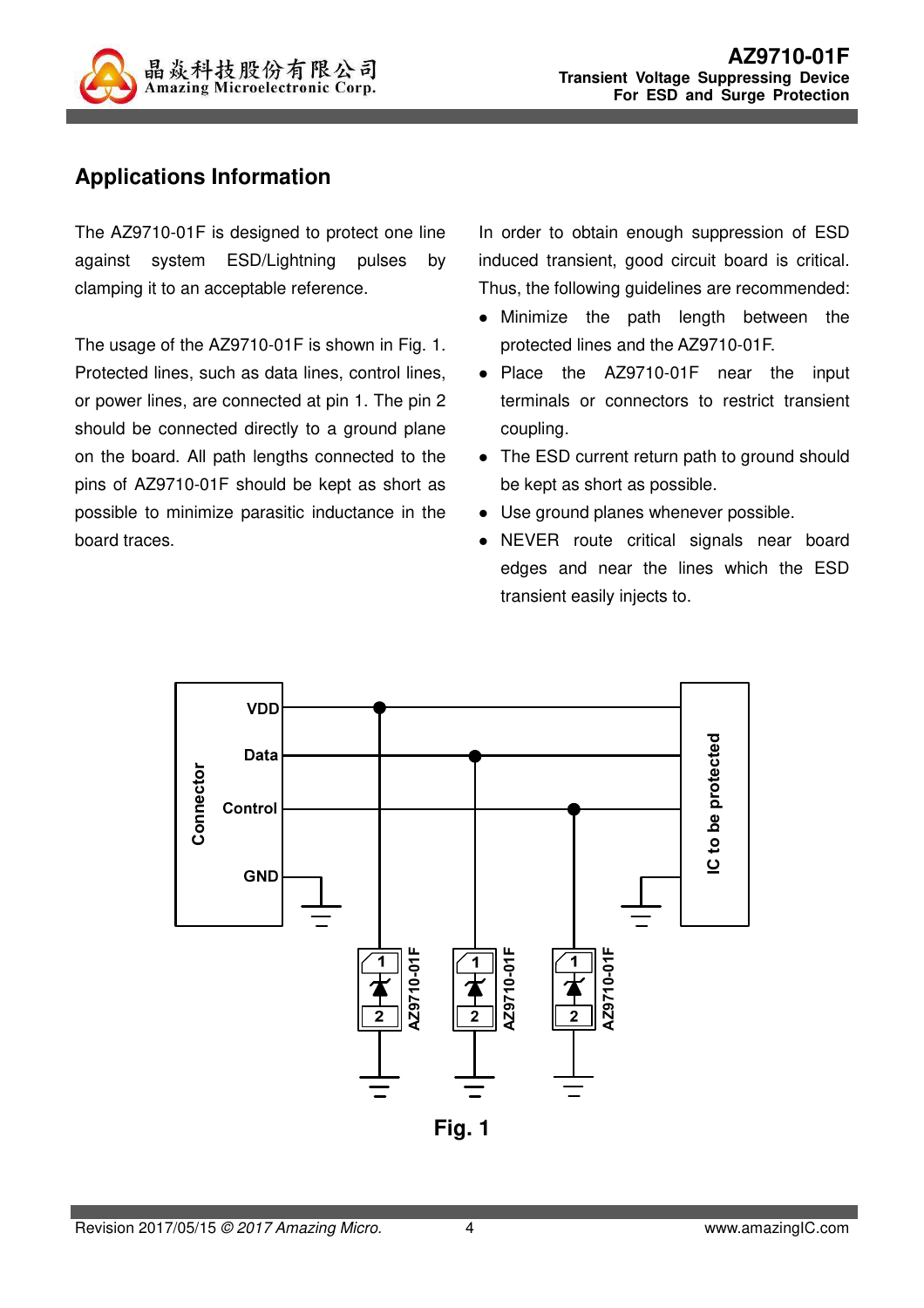

# **Mechanical Details**











#### **PACKAGE DIMENSIONS**

| <b>SYMBOL</b>  | <b>Millimeter</b> |      |      |  |  |
|----------------|-------------------|------|------|--|--|
|                | Min.              | Typ. | Max. |  |  |
| D              | 0.95              | 1.00 | 1.05 |  |  |
| Е              | 1.55              | 1.60 | 1.65 |  |  |
| C              | 0.75              | 0.80 | 0.85 |  |  |
| A              | 0.45              | 0.50 | 0.55 |  |  |
| A <sub>1</sub> |                   | 0.02 | 0.05 |  |  |
| e1             | <b>1.10BSC</b>    |      |      |  |  |
| F              | 0.10              | 0.15 | 0.20 |  |  |
| Н              | 0.15              | 0.20 | 0.25 |  |  |
|                | 0.35              | 0.40 | 0.45 |  |  |

# **LAND LAYOUT**



#### Notes:

This LAND LAYOUT is for reference purposes only. Please consult your manufacturing partners to ensure your company's PCB design guidelines are met.